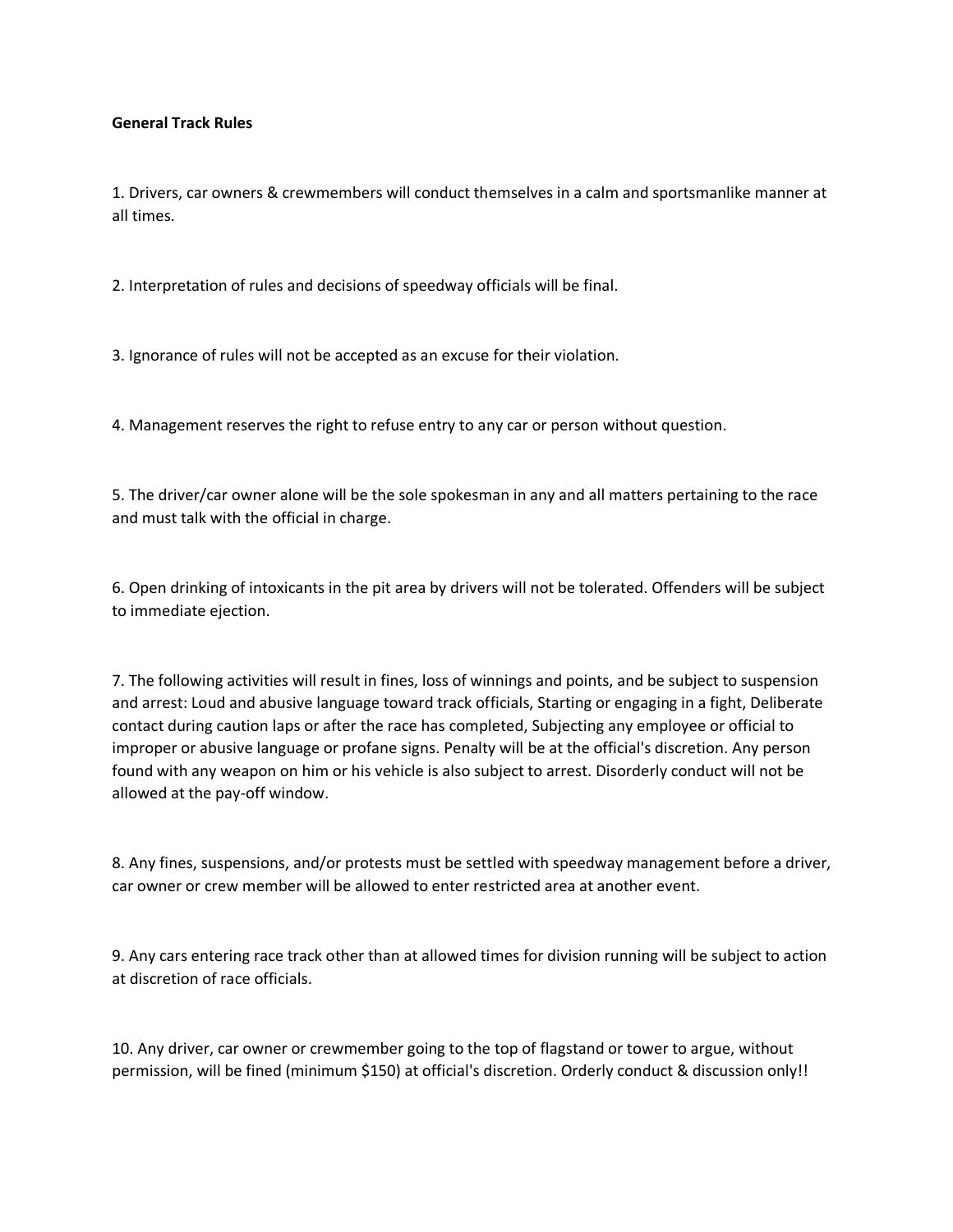11. Three features wins in a row in any division the driver or car must start the next race from the rear (Crate Late Models excluded). Special events are the exception, and the following weekly event will have the driver/car starting from the rear. Special events qualify as any purse paying \$200 over the weekly WIN amount. Young Guns V8 will start in the rear after each win.

12. Car number must appear on the roof and both sides to be scored.

13. Any situation not specifically covered by this rulebook will be acted upon by flagman, race director, pit steward or management and decisions shall be final.

14. All cars must have a chain in front and rear for hook up!

15. Six inch self-supporting spoiler allowed in all classes.

16. Fire Retardant driver uniform, window net, helmet, five-point harness and fire extinguisher required. If caught at any time without one of these items, you will not run that date and you will forfeit all points and money.

17. Track fuel only! Fuel must pass the track test and track decision will be final.

18. A car is only allowed to compete in one division per night.

19. Any and all items not covered in these rules are non-protest items.

20. All prize money must be picked up at the payoff window following day or night's racing activity. Failure to pick up money on night of race will result in forfeit of winnings. No exceptions.

21. Stock means that you cannot modify this part. (If the rules don't say you can- then you can't.)

22. The rules are configured to support different racetracks and what may be good at one track may not be good at another. As deemed necessary, the rules may be altered and/or changed to suit the track and/or the officials. Rules are based off of US production models and availability.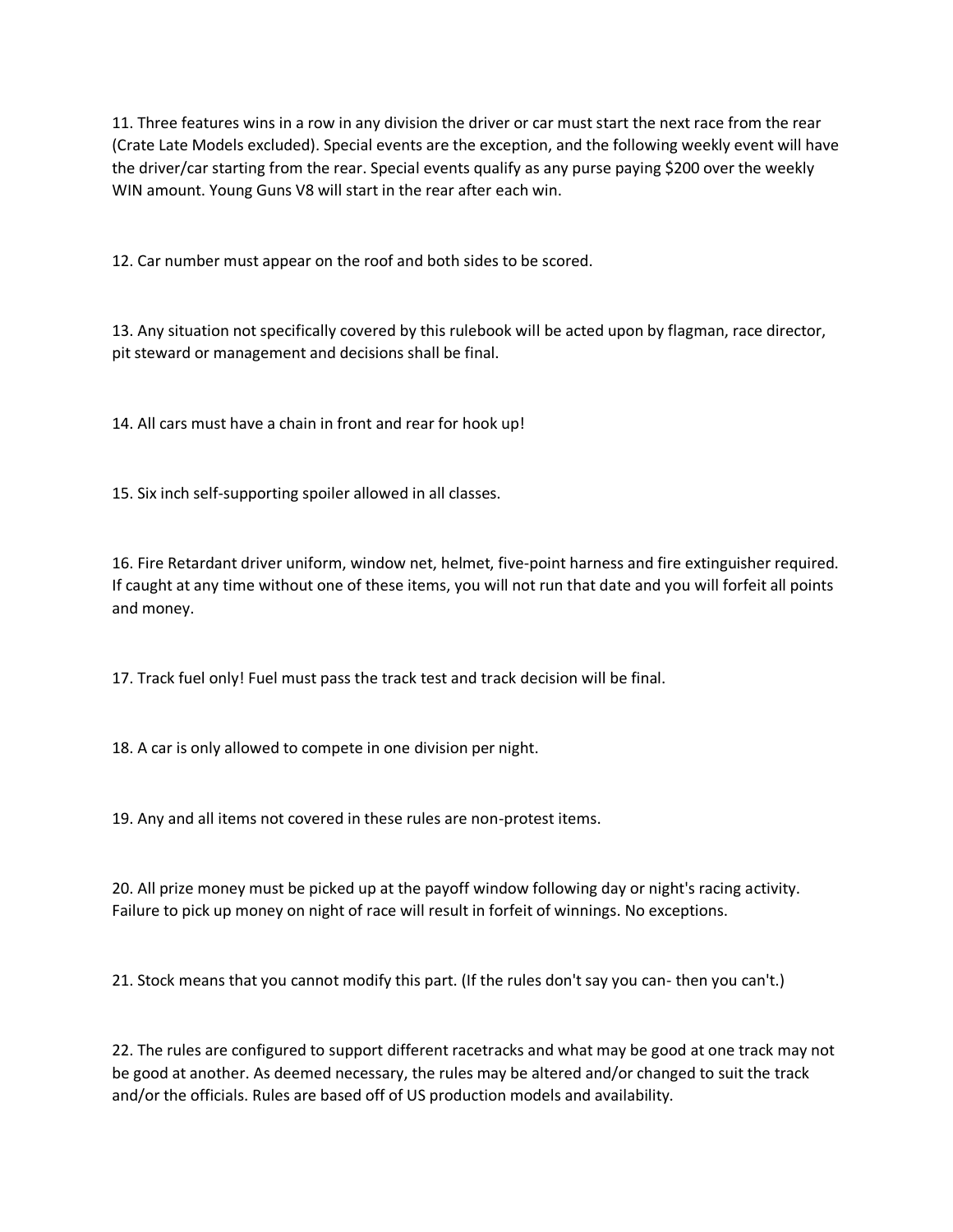23. The track reserves the right to promote any driver up at any time without prior notice.

24. All 4 Cyl. classes may run heat shield no longer than cylinder head and may not extend past shock tower.

25. No electric or mechanical vacuum pumps allowed in any class

26. All bore & stroke measurements will have a plus or minus .010" tolerance. CC's and CI's will be figured from actual measurements.

27. Exhaust EVAC system OK in all classes.

28. Bead locks OK all divisions. Outward facing only.

29. Mirrors and radios are OK in all classes. Series/association rules override track rules.

30. All weights or cc's must be posted on hood. All weight penalties & weight breaks must be claimed on hood. If not posted and the car is protested, this could result in a DQ.

31. SFI Head Restraints are highly recommended and may be required in the future. A weight break of 25 lbs. will be given in all classes for each driver wearing a head restraint for the duration of the entire event. Approved head restraints are the Simpson Hybrid Pro\*, Hybrid Pro Rage\*, R3\* and Hans\* Device. Any other system must have tech approval. A foam neck brace does not qualify as a head restraint. It is the responsibility of the driver, not Cherokee Speedway to ensure that his/her device is approved, correctly installed, maintained and properly used.

Series/Association Safety Weight Breaks - Overrides Track Rule As Advertised.

602 Thunder Series - 25 lb. weight break for on board fire system.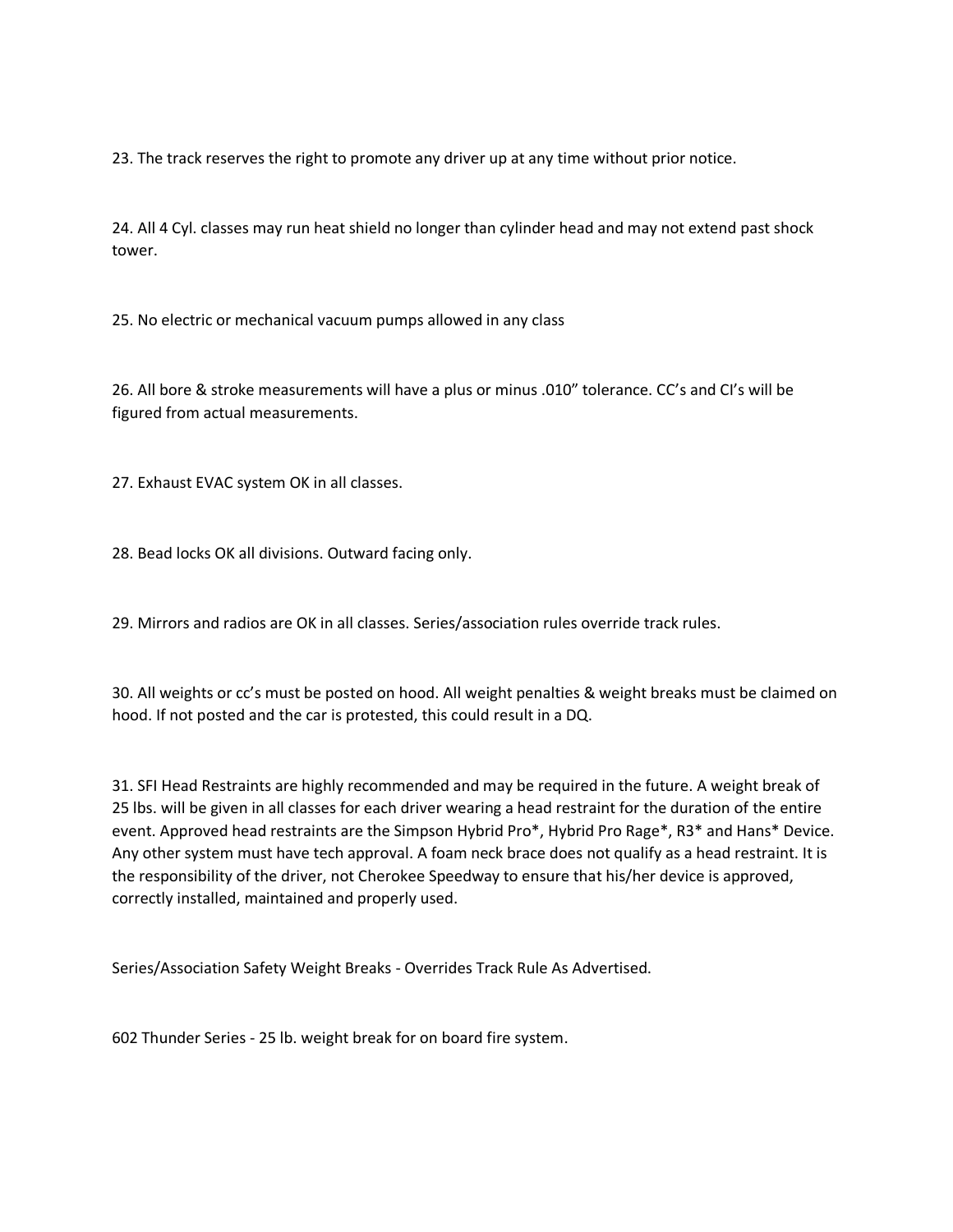CRUSA/SECA Street Stock - Cars which competed in the 2019 SECA Crate Sportsman Division and LEGAL by those rules, will receive a weight break for 2020.

2019 LEGAL SECA Crate Sportsman cars may weigh 2,900 lbs.

Thunder Bomber - Drivers will receive a 25 pound weight break for utilizing a HANS or equivalent head and neck restraint, and 25 pound weight break for using an approved containment seat (50 pound maximum).

MMSA - 25 lb. weight PENALTY for not having Head Restraint or Full Containment Seat (25lb. max)

Pre-Race Process

1. Attendance by drivers, car owners & crew members at drivers' meetings is mandatory.

2. Visual protests (requiring no measurements whatsoever) must be presented to Pit Steward in writing before feature line-up commences. No visual protests taken after track announcer has made call for cars to come to staging area. Cost is \$25. Bodies are not a protest item and will be governed by track.

3. All drivers must be ready to compete in the event for which they are scheduled. If you are not staged in line up when cars are called to the speedway, you will start tail of field.

4. All Drivers must have a working Raceceiver when on track!

Race Process

1. The Race Director/Flagman is in full control of race procedure and on track activities. His/her decisions will be final.

2. Drivers may not exit the car on track unless instructed by Race Director or safety crew. Exiting the car for any other reason will be grounds for disqualification from the event.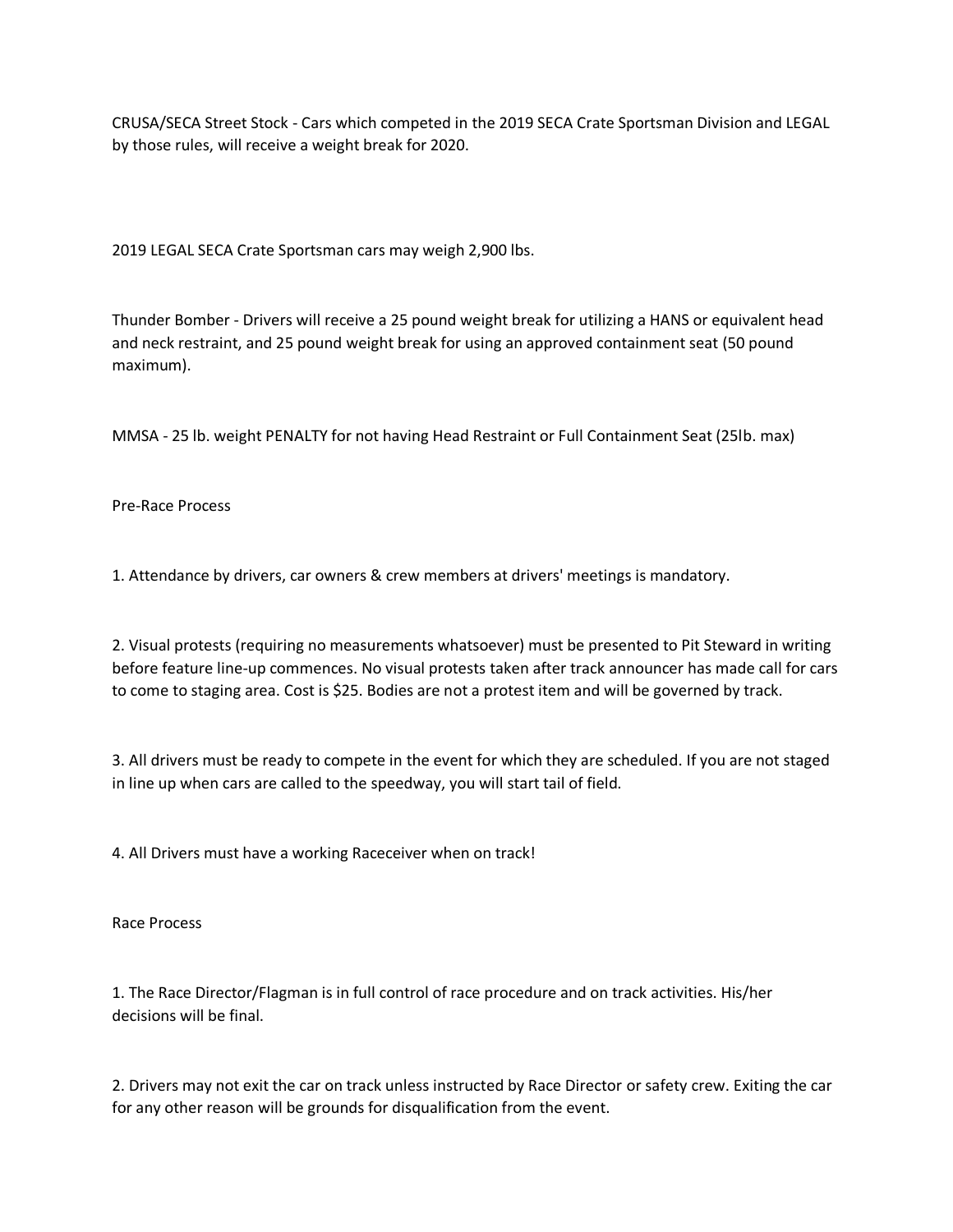3. Any cars not on the track when "okay" sign comes out will start at rear.

4. STARTS - All initial starts are double file at the start line. Inside driver sets the pace. It is the outside driver's responsibility to stay beside him. Jumping starts will put you back one row. After 2 double file attempts (jumps do not count), line up will go single file, Crate Late Model excluded.

5. RE-STARTS - Drivers will be instructed by Race Director to choose inside/outside for re-starts. Leader will re-start within the start box area. Jumping starts will put you back one row.

6. MULTI-CAR WRECK ON FIRST LAP: All cars get their spot back. Single car spin will go to the rear. Any cars going to the pit will go to the rear.

7. Any car deliberately stopping before the completion of the first lap to bring out the caution will be put to the rear or penalized a lap at the discretion of Race Director/Flagman. Deliberately stopping and bringing out the caution to keep from going a lap down will be scored one lap down.

8. Any car(s) involved in any accident that brings out red or yellow flag will be lined up in the rear of the field. (This does not include cars that stop to keep from hitting the other cars.)

9. Lap traffic must stay to inside of the speedway. (Any cars trying to hold up leaders will be blackflagged.)

10. Any car charged with three (3) unassisted cautions will be black-flagged.

11. Race back to the checkered flag only. (Green and yellow lights on means race back.) If the track is blocked or a driver's life is in danger, the race will go caution and resume with green, white, and checkered.

12. No work can be done on race car on the track. No tools allowed on track. No crew is allowed on the track, ever! Track officials DO NOT pull sheet metal or perform work on cars!! ONLY exception to pulling sheet metal is if the Race Director deems necessary for safety reasons.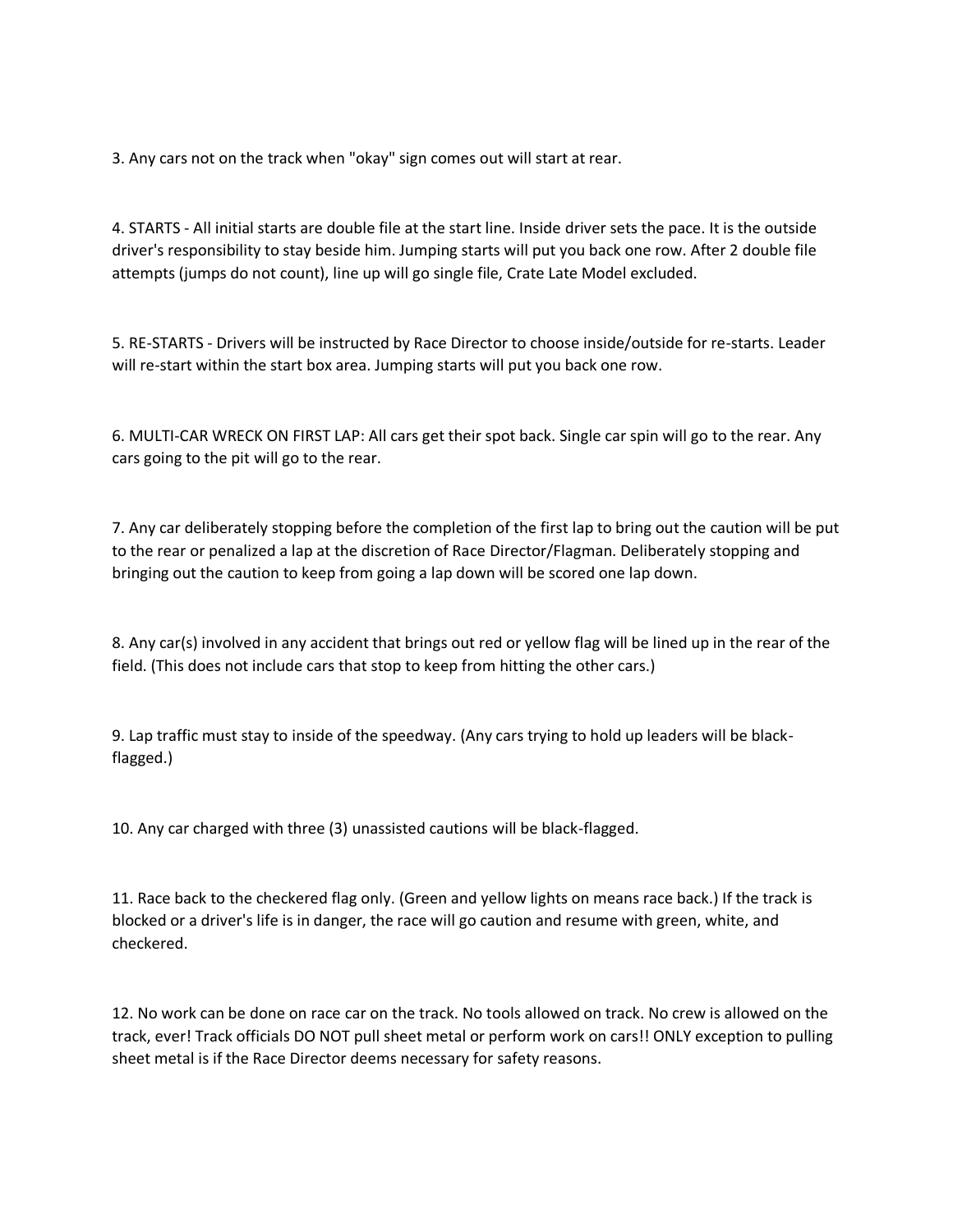13. Any driver stopping on track and exiting car to argue with officials for any reason will be penalized at track official's discretion.

14. No car can receive any assistance from another car during the last lap of the race.

15. In the event that two or more cars cross the finish line at the same time, the car next to the infield can be declared the winner.

18. Rough driving will be dealt with through fines and/or suspensions.

19. Track officials' decisions are final.

Post Race Process

1. Cars will exit the track and enter the pit area at a safe speed.

2. Top three cars must cross scales in order of finish for inspection after heats and features. All cars must have weight and any weight penalties posted on hood

3. Scale area is off limits to pit crews during official weighing. Please exit scale area after car has been pushed on scales. No car will be weighed until the area has been cleared.

Protest Rules

1. Only Driver/Car Owner may protest. Protesting car must compete in race in question to file protest. All protests must be presented in writing, accompanied by protest fee, to Tech Man within 5 mins of the winner of the feature race crossing the scales. Spite protests and protests done in an unsportsmanlike manner will not be considered.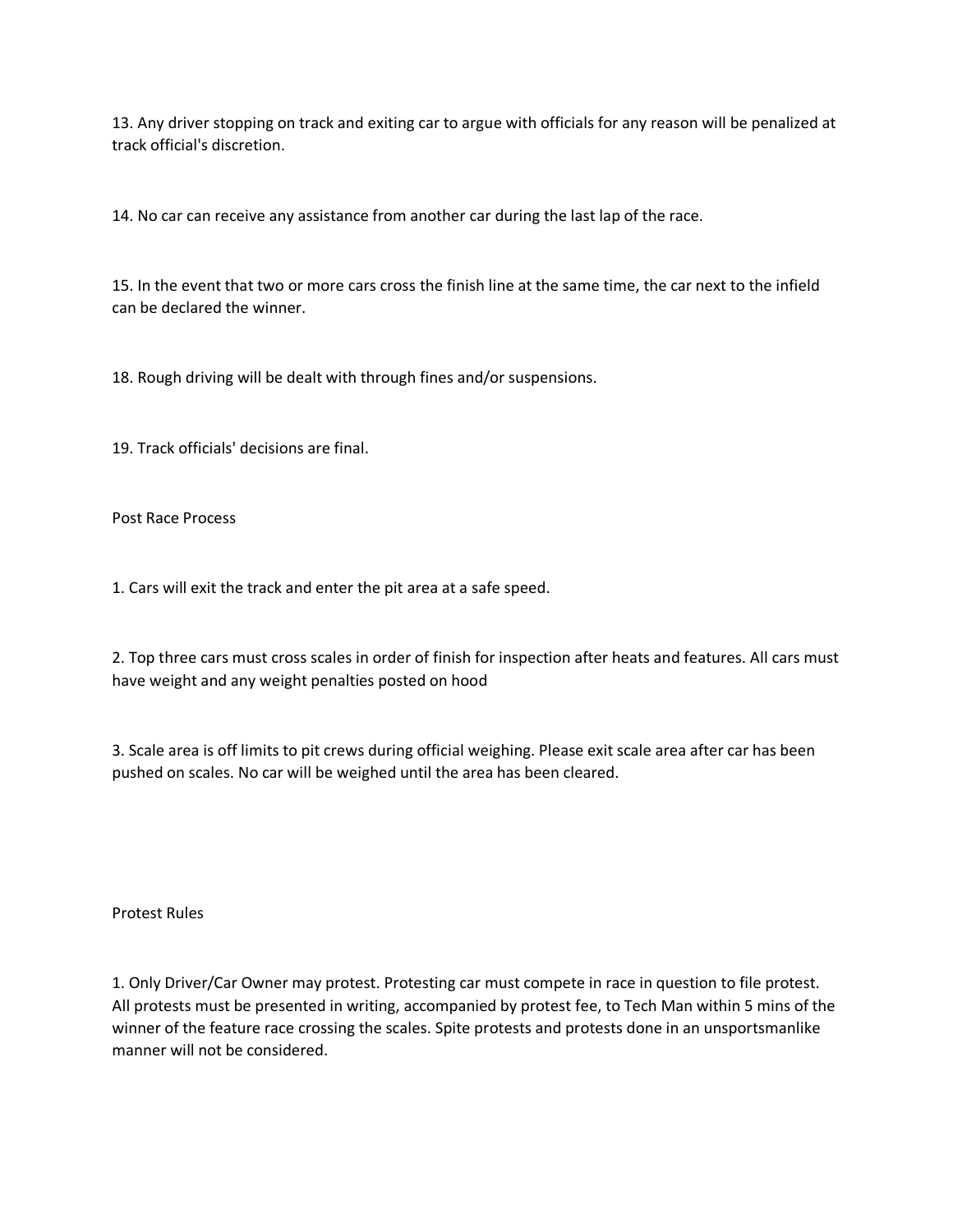2. Protested cars have 5 mins to accept or refuse protest. After acceptance, protested car has 5 mins to back pull protesting car only, on equal or less items.

3. To protest any car in the field, you must finish directly behind them or protest all cars between. Must be on lead lap at checkered flag.

4. After protest has been filed and money has been put up, it will not be returned for any reason. Protest cannot be taken down once it is filed; this is to avoid swapping money, which is unfair to rest of field.

5. Parts must be ready for inspection within one (1) hour. (Tech man discretion)

6. For protest money to go to car that has been protested, he/she must tear down and be checked and found legal. Cars found illegal will forfeit points and money earned for entire race night.

7. Questions on protest process will be made by driver/car owner only.

8. Driver filing protest is all that will be allowed in protest area other than security and track officials.

9. The Tech Man has final word on any rule or protest.

10. Visual protests (requiring no measurements or removal of parts whatsoever) must be made in the same manner and before line-up for Feature Event. No visual protests taken after track announcer has made call for that division to come to staging. Cost is \$25. Bodies are not a protest item and will be governed by track.

11. Cost of protest: two (2) items \$300 top only. One protest per car per night- this is to stop any spite protest. (But may pull fuel also) Acceptance fee is \$100. The protested car will present \$100 to accept. Back pull's will also present \$100 acceptance fee. If found to be legal, acceptance fee will be returned along with protest money MINUS tech fee (\$100). If found illegal, acceptance fee is forfeited and pays tech fee.